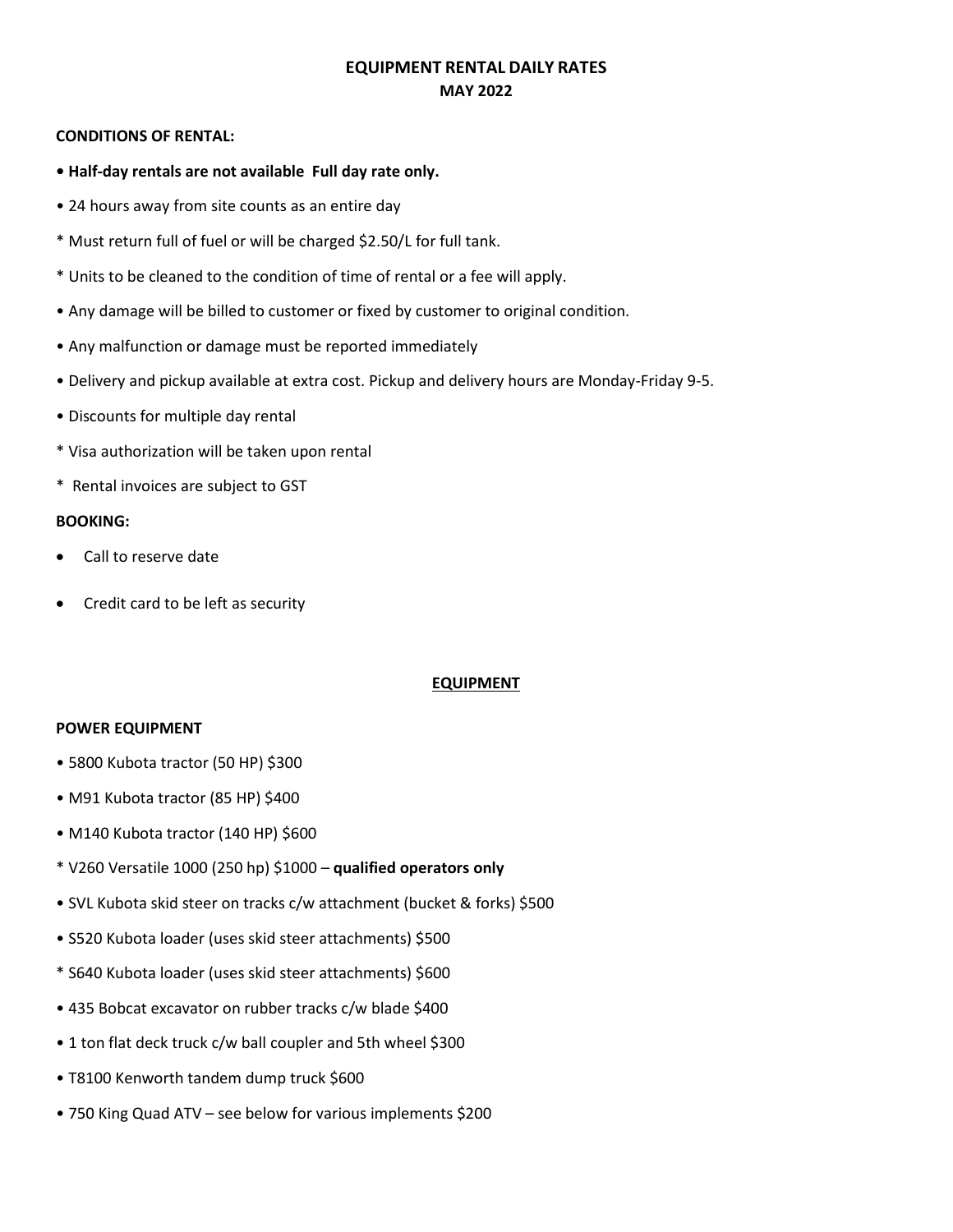# **TRAILERS**

- 16' or 20' or 30' trailer \$200
- GN 28' flat deck trailer 22,000 lb axles, ramps and winch \$300
- 28' horse trailer \$300/day or \$1500 for trip south
- 20 ft equipment trailer 14 000 lb axles \$200
- 14 foot horse trailer \$200/day or \$1000 for trip south

## **SKID STEER ATTACHMENTS**

- Auger 4, 8 and 12 inch \$100
- Post pounder \$250
- Brush grapple bucket \$100
- 7 ft 6 way dirt blade \$150
- 10 ft landscape rake \$50
- Round bale hydraulic clam \$75
- Bale fork double tine \$50
- V-snow plow \$150
- Snow blower \$200
- Mower \$300
- Trencher \$300

#### **TILLAGE & SEEDING EQUIPMENT**

- 12' heavy disk \$400
- 12' light disk \$250
- 30' heavy disk \$600
- 6 ft 3 point disk \$100
- 3 pt hitch roto tiller/seeder combo \$400
- 17' land roller \$200
- 40' harrows \$300
- 3 pt hitch 12' harrows \$100
- 12 ft diamond harrows c/w drawbar \$75
- 6 ton fertilizer spreader \$400
- Grain truck 2 compartment c/w drill fill \$400
- 24' seeder with carrier \$500
- 3 pt hitch spreader/seeder \$75